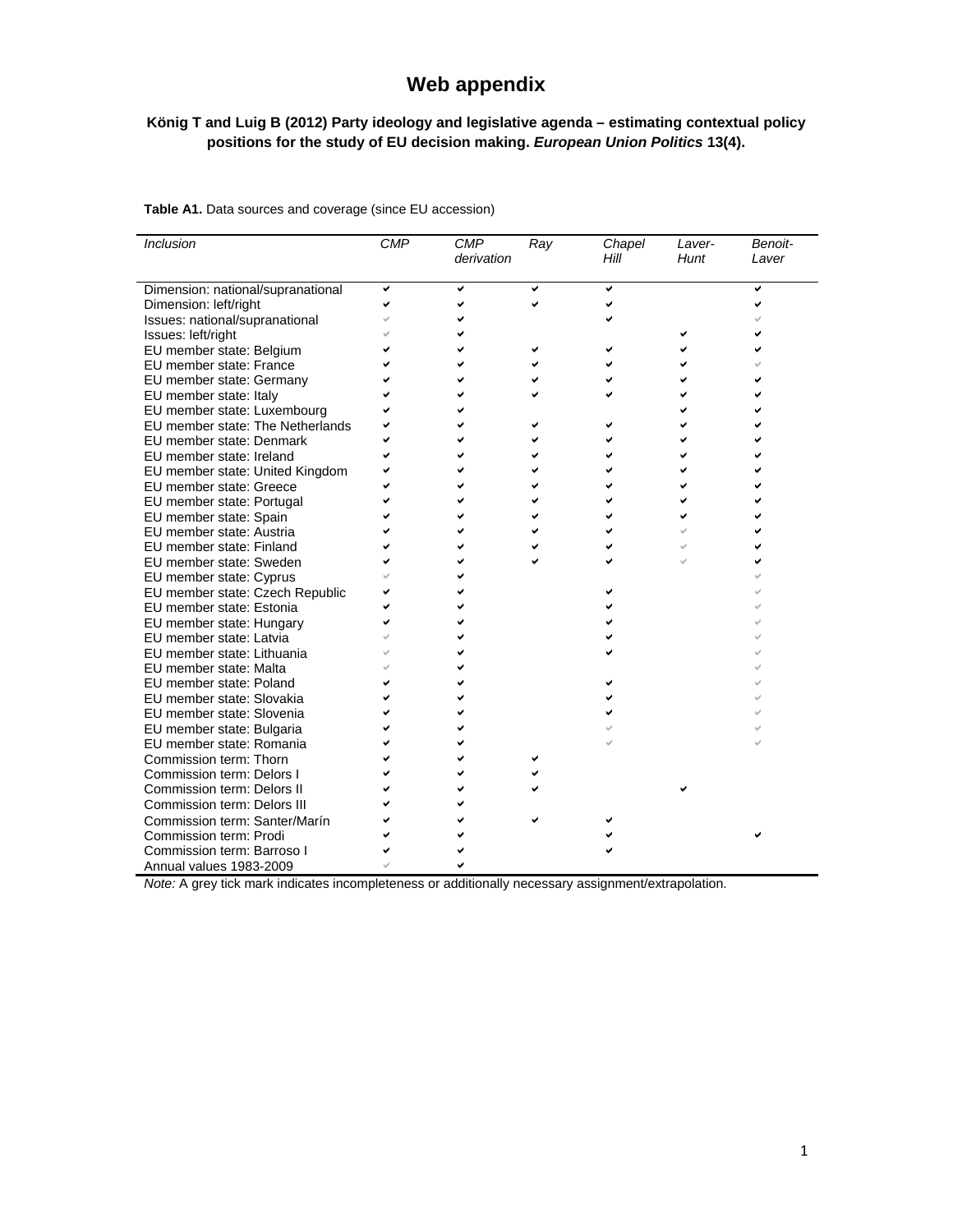| <b>Table A2.</b> Keywords derived from the CMP coding scheme |  |  |  |
|--------------------------------------------------------------|--|--|--|
|--------------------------------------------------------------|--|--|--|

| a101n_109_INTERNATIONALISM/NEGATIVE     | • NATIONAL-INDEPEND [NATIONAL AND  |
|-----------------------------------------|------------------------------------|
|                                         |                                    |
|                                         | INDEPEND/SENTENCE] (1)             |
|                                         | • INTERNATION* (0,5)               |
|                                         | · SELF-GOVERNMENT* (1)             |
|                                         | • SOVEREIGNTY* (1)                 |
| a101s 107 INTERNATIONALISM/POSITIVE     | • DEVELOPING COUNTR* (1)           |
|                                         |                                    |
|                                         | • ECONOMIC_AND_SOCIAL_COUNCIL* (1) |
|                                         | $\bullet$ ECOSOC* (1)              |
|                                         | · GLOBAL_ORGANISATION* (1)         |
|                                         | · GLOBAL ORGANIZATION* (1)         |
|                                         | • INTERNATION* (0,5)               |
|                                         |                                    |
|                                         | • SECURITY_COUNCIL* (1)            |
|                                         | · UNITED NATIONS* (1)              |
|                                         | · WORLD_COURT* (1)                 |
|                                         | . WORLD ORGANISATION* (1)          |
|                                         | . WORLD ORGANIZATION* (1)          |
|                                         | • WORLD_PLANNING* (1)              |
|                                         |                                    |
|                                         | • WORLD_STATE* (1)                 |
| a102n_110_EUROPEAN_INTEGRATION_NEGATIVE | • COMMON MARKET* (0,5)             |
|                                         | • EUROPEAN_AUTHORIT* (1)           |
|                                         | • EUROPEAN COMMUNIT* (0,5)         |
|                                         | • EUROPEAN_INTEGRATION* (0,5)      |
|                                         |                                    |
|                                         | · EUROPEAN_UNION* (0,5)            |
| a102s 108 EUROPEAN INTEGRATION POSITIVE | • COMMON MARKET* (0,5)             |
|                                         | · EUROPEAN_COMMUNIT* (0,5)         |
|                                         | • EUROPEAN_INTEGRATION* (0,5)      |
|                                         | · EUROPEAN_UNION* (0,5)            |
|                                         |                                    |
| a103n_601_NATIONAL_WAY_OF_LIFE_POSITIVE | $\bullet$ NATIONAL $^*(0,5)$       |
|                                         | $\bullet$ PATRIOT* (0,5)           |
|                                         | · SUPERPATRIOT* (0,5)              |
|                                         | · ULTRANATIONAL* (0,5)             |
| a103s 602 NATIONAL WAY OF LIFE NEGATIVE | $\bullet$ NATIONAL $^*(0,5)$       |
|                                         | $\bullet$ PATRIOT* (0,5)           |
|                                         | · SUPERPATRIOT* (0,5)              |
|                                         |                                    |
|                                         | • ULTRANATIONAL* (0,5)             |
| a201l_105_MILITARY_NEGATIVE             | • ARMED_FORCE* (0,5)               |
|                                         | • ARMED_SERVICE* (0,5)             |
|                                         | $\bullet$ CONSCRIPTION* (1)        |
|                                         | · DISARMAMENT* (1)                 |
|                                         |                                    |
|                                         | • EVILS_OF_THE_WAR* (1)            |
|                                         | $\bullet$ MILITARIS $^{*}$ (1)     |
|                                         | $\bullet$ MILITARIZ* (1)           |
|                                         | • MILITARY* (0,5)                  |
|                                         | $\bullet$ SOLDIER* (0,5)           |
|                                         | · UNMILITARY* (1)                  |
|                                         |                                    |
|                                         | • WAR (0,33333)                    |
|                                         | • WARS (0,33333)                   |
| a201l_106_PEACE_POSITIVE                | • NONAGGRESSIVE* (1)               |
|                                         | • NONVIOLENT* (1)                  |
|                                         | · PACIFIST* (1)                    |
|                                         | $\bullet$ PEACE* (1)               |
|                                         |                                    |
|                                         | • UNAGGRESSIVE* (1)                |
|                                         | • UNPEACEFUL* (1)                  |
|                                         | • WAR (0,33333)                    |
|                                         | • WARS (0,33333)                   |
| a201r_104_MILITARY_POSITIVE             | • ARMED_FORCE* (0,5)               |
|                                         | • ARMED_SERVICE* (0,5)             |
|                                         |                                    |
|                                         |                                    |
|                                         | $\bullet$ MILITARY* (0,5)          |
|                                         | • REARMAMENT* (1)                  |
|                                         | • SELF-DEFENCE* (1)                |
|                                         | • SELF-DEFENSE* (1)                |
|                                         | • SELF-PROTECTION* (1)             |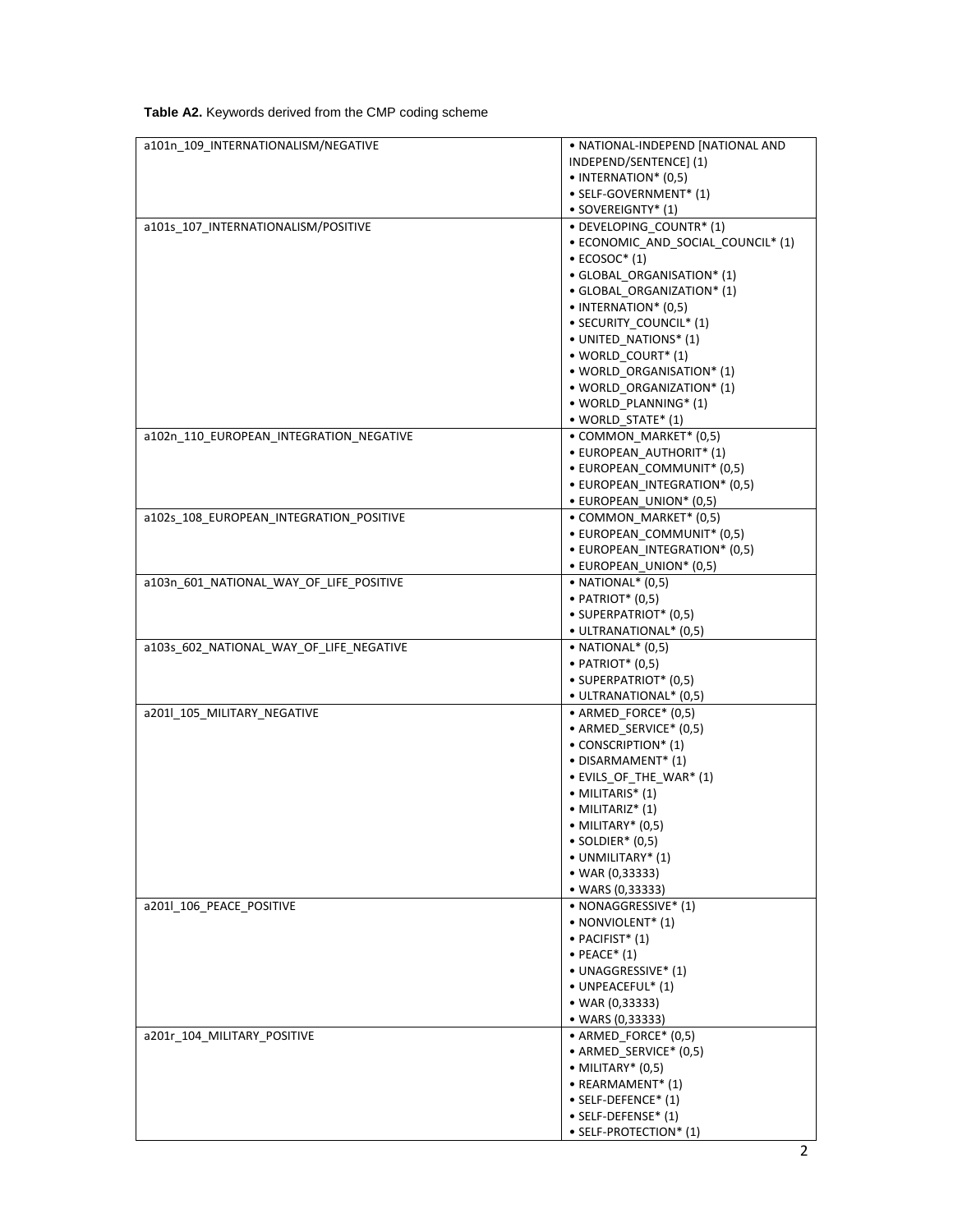|                                                               | $\bullet$ SOLDIER* (0,5)                             |
|---------------------------------------------------------------|------------------------------------------------------|
|                                                               | • WAR (0,33333)                                      |
|                                                               | • WARS (0,33333)                                     |
| a202l 201 FREEDOM AND HUMAN RIGHTS POSITIVE                   | · BUREAUCRATIC_CONTROL* (1)                          |
|                                                               | • CIVIL LIBERT* (1)                                  |
|                                                               | • CIVIL_RIGHT* (1)                                   |
|                                                               | • EQUAL_PROTECTION_OF_THE_LAW* (1)                   |
|                                                               | · EQUALITY_BEFORE_THE_LAW* (1)                       |
|                                                               | $\bullet$ FREEDOM* (1)                               |
|                                                               | • HUMAN_RIGHT* (1)                                   |
|                                                               | • INDIVIDUALIS* (1)                                  |
|                                                               | • RIGHT TO AN ATTORNEY* (1)                          |
|                                                               | • RIGHT_TO_CONFRONT_ACCUSOR* (1)                     |
|                                                               | • RIGHT TO DUE PROCESS* (1)                          |
|                                                               | • RIGHT_TO_LIBERT* (1)                               |
|                                                               | • RIGHT_TO_LIFE* (1)                                 |
|                                                               | • RIGHT_TO_PRIVAC* (1)                               |
|                                                               | • RIGHT_TO_SPEEDY* (1)                               |
|                                                               | • RIGHT_TO_THE_PURSUIT* (1)                          |
| a202l 202 DEMOCRACY POSITIVE                                  | $\bullet$ CITIZEN* (1)                               |
|                                                               | $\bullet$ CIVILIAN* (1)                              |
|                                                               |                                                      |
|                                                               | • DEMOCRAC* (1)                                      |
|                                                               | • DEMOCRATIC_SOCIET* (1)                             |
| a202r 605 LAW AND ORDER POSITIVE                              | • LAW-ORDER [LAW AND                                 |
|                                                               | ORDER/SENTENCE] (1)                                  |
|                                                               | $\bullet$ COURTS* (1)                                |
|                                                               | $\bullet$ CRIME* (1)                                 |
|                                                               | $\bullet$ CRIMINAL $*$ (1)                           |
|                                                               | • ENFORCEMENT OF LAW (1)                             |
|                                                               | $\bullet$ EUROPOL $^*(1)$                            |
|                                                               | $\bullet$ GENDARM* (1)                               |
|                                                               | • LAW_ENFORCEMENT (1)                                |
|                                                               | • LAW-BREAKING* (1)                                  |
|                                                               | $\bullet$ POLICE* (1)                                |
| a203l_404_ECONOMIC_PLANNING_POSITIVE                          | · ECONOM-PLAN [ECONOM AND                            |
|                                                               | PLAN/SENTENCE] (1)                                   |
| a203l_405_CORPORATISM_POSITIVE                                | · EMPLOYER-TRADE [EMPLOYER AND                       |
|                                                               | TRADE_UNION/SENTENCE] (1)                            |
|                                                               | • CORPORATIS* (1)                                    |
|                                                               | • ECONOMIC_DIRECTION* (1)                            |
|                                                               | · TRIPARTIT* (1)                                     |
| a203r_303_GOVERNMENTAL_AND_ADMINISTRATIVE_EFFICIENCY_POSITIVE | • ADMINISTRATI-CHEAP [ADMINISTRATI                   |
|                                                               | AND CHEAP/SENTENCE] (1)                              |
|                                                               | • ADMINISTRATI-ECONOM [ADMINISTRATI                  |
|                                                               | AND ECONOM/SENTENCE] (1)                             |
|                                                               | · ADMINISTRATI-EFFECTIVE [ADMINISTRATI               |
|                                                               | AND EFFECTIVE/SENTENCE] (1)                          |
|                                                               | • ADMINISTRATI-EFFICIEN [ADMINISTRATI                |
|                                                               | AND EFFICIEN/SENTENCE] (1)                           |
|                                                               | · ADMINISTRATI-IMPROV [ADMINISTRATI                  |
|                                                               | AND IMPROV/SENTENCE] (1)                             |
|                                                               |                                                      |
|                                                               |                                                      |
|                                                               | · CUT-SERVICE [CUT AND                               |
|                                                               | SERVICE/SENTENCE] (1)                                |
|                                                               | · GOVERNMENT-CHEAP [GOVERNMENT                       |
|                                                               | AND CHEAP/SENTENCE] (1)                              |
|                                                               | · GOVERNMENT-ECONOM [GOVERNMENT                      |
|                                                               | AND ECONOM/SENTENCE] (1)                             |
|                                                               | · GOVERNMENT-EFFECTIVE [GOVERNMENT                   |
|                                                               | AND EFFECTIVE/SENTENCE] (1)                          |
|                                                               | · GOVERNMENT-EFFICIEN [GOVERNMENT                    |
|                                                               | AND EFFICIEN/SENTENCE] (1)                           |
|                                                               | · GOVERNMENT-IMPROV [GOVERNMENT                      |
|                                                               | AND IMPROV/SENTENCE] (1)                             |
| a204l_412_CONTROLLED_ECONOMY_POSITIVE                         | · CONTROL-ECONOM [CONTROL AND                        |
|                                                               | ECONOM/SENTENCE] (1)<br>• CONTROL-PRICE [CONTROL AND |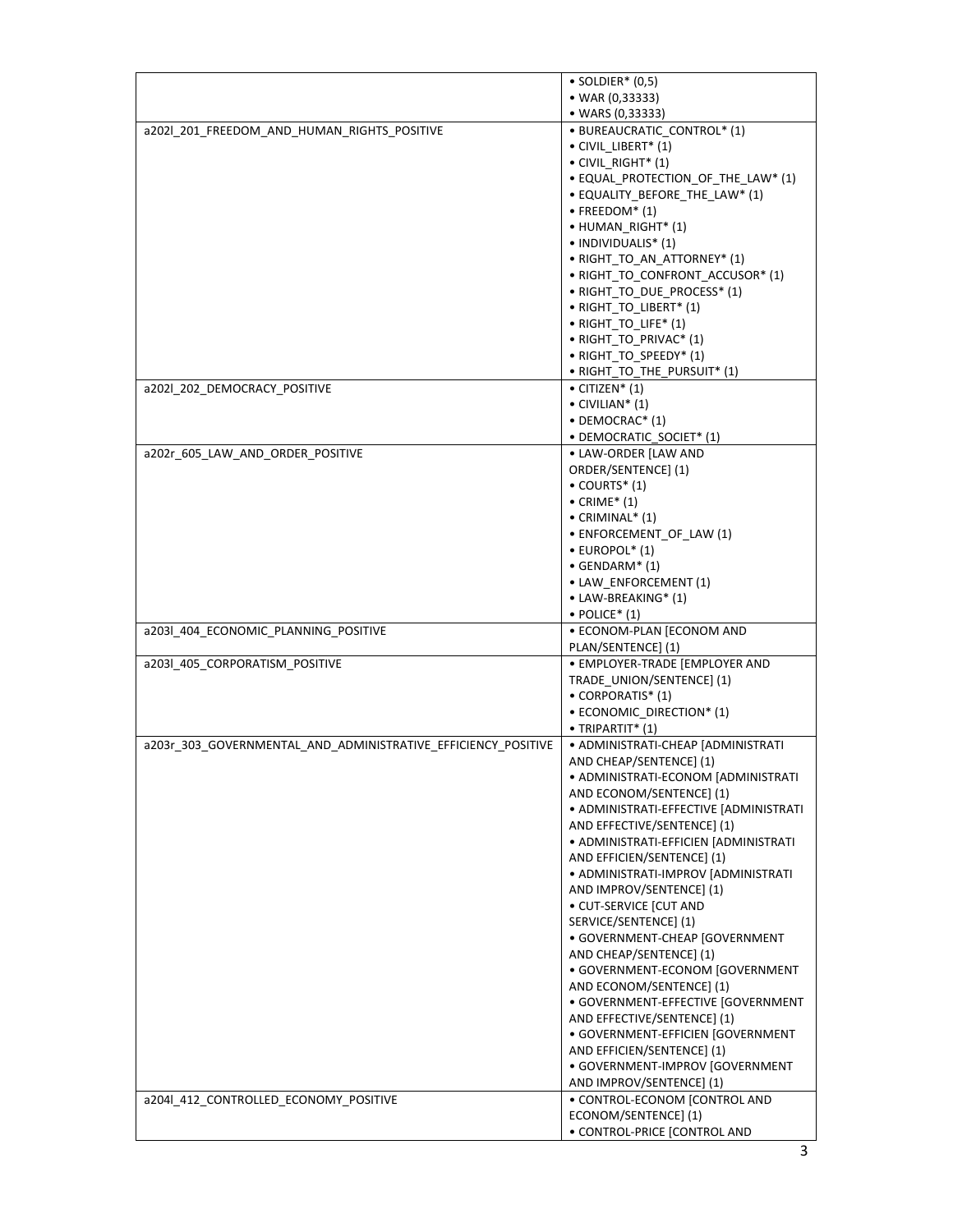|                                      | PRICE/SENTENCE] (1)                          |
|--------------------------------------|----------------------------------------------|
|                                      | · CONTROL-RENT [CONTROL AND                  |
|                                      | RENT/SENTENCE] (1)                           |
|                                      | • CONTROL-WAGE [CONTROL AND                  |
|                                      | WAGE/SENTENCE] (1)                           |
|                                      | · GOVERNMENT-CONTROL [GOVERNMENT             |
|                                      | AND CONTROL/SENTENCE] (1)                    |
|                                      | • STATE-INTERVENTION [STATE AND              |
|                                      | INTERVENT/SENTENCE] (1)                      |
| a204l_413_NATIONALISATION_POSITIVE   | • GOVERNMENT-OWNERSHIP                       |
|                                      |                                              |
|                                      | <b>GOVERNMENT AND</b>                        |
|                                      | OWNERSHIP/SENTENCE] (1)                      |
|                                      | · STATE-OWNERSHIP [STATE AND                 |
|                                      | OWNERSHIP/SENTENCE] (1)                      |
|                                      | • COMMUNISATION* (1)                         |
|                                      | • COMMUNIZATION* (1)                         |
|                                      | • NATIONALISATION* (1)                       |
|                                      | $\bullet$ NATIONALIZATION* (1)               |
|                                      | · SOCIAL CONTROL* (1)                        |
|                                      | • SOCIALISATION* (1)                         |
|                                      | • SOCIALIZATION* (1)                         |
| a204r_401_FREE_ENTERPRISE_POSITIVE   | $\bullet$ CAPITAL* (1)                       |
|                                      | $\bullet$ COMPETITI* (0,5)                   |
|                                      | • ENTERPRISE* (1)                            |
|                                      | $\bullet$ FREE* (1)                          |
|                                      | • LAISSEZ-FAIRE* (1)                         |
|                                      | • MARKET ECONOM* (1)                         |
|                                      |                                              |
|                                      | · PERSONAL_PROPERT* (1)                      |
|                                      | $\bullet$ PRIVATE* (1)                       |
| a205l_403_MARKET_REGULATION_POSITIVE | $\bullet$ COMPETITI* (0,5)                   |
|                                      | $\bullet$ CONSUMER* (1)                      |
|                                      | • MARKET_REGULATION* (1)                     |
|                                      | $\bullet$ MONOPOL $*$ (1)                    |
|                                      | · SMALL_BUSINESS* (1)                        |
|                                      | · SOCIAL_MARKET_ECONOM* (1)                  |
|                                      | $\bullet$ TRUSTS* $(1)$                      |
| a205r_402_INCENTIVES_POSITIVE        | · TAX-POLIC [TAX AND POLIC/SENTENCE] (1)     |
|                                      | · TAX-PROGRAM [TAX AND                       |
|                                      | PROGRAM/SENTENCE] (1)                        |
|                                      | · WAGE-POLIC [WAGE AND                       |
|                                      | POLIC/SENTENCE] (1)                          |
|                                      | · WAGE-PROGRAM [WAGE AND                     |
|                                      | PROGRAM/SENTENCE] (1)                        |
|                                      | $\bullet$ INCENTIVE* (1)                     |
|                                      |                                              |
|                                      |                                              |
|                                      | • INDUCE_ENTERPRISE* (1)                     |
|                                      | • INDUCEMENT* (1)                            |
|                                      | • START_ENTERPRISE* (1)                      |
|                                      | $\bullet$ SUBSID* (1)                        |
|                                      | • SUBVENTION* (1)                            |
| a206l_406_PROTECTIONISM_POSITIVE     | · COUNTERVAILING_DUT* (1)                    |
|                                      | • CUSTOMS DUT* (1)                           |
|                                      | • CUSTOMS TARIFF* (1)                        |
|                                      | · EXPORT_DUT* (1)                            |
|                                      | • IMPORT_BARR* (1)                           |
|                                      | $\bullet$ IMPORT DUT* (1)                    |
|                                      | · PROTECT_INTERNAL_MARKET* (1)               |
|                                      | • PROTECTIONIST* (0,5)                       |
|                                      | • QUOTA_RESTRICTION* (1)                     |
|                                      | • TONNAGE_DUT* (1)                           |
|                                      | · TRADE_BARRIER* (1)                         |
| a206r_407_PROTECTIONISM_NEGATIVE     | · FREE-TRADE [FREE AND                       |
|                                      | TRADE/SENTENCE] (1)                          |
|                                      |                                              |
|                                      | • FREE_OF_CHARGE* (1)                        |
|                                      | • FREE_OF_CUSTOM* (1)                        |
|                                      | • FREE_OF_DUT* (1)<br>• PROTECTIONIST* (0,5) |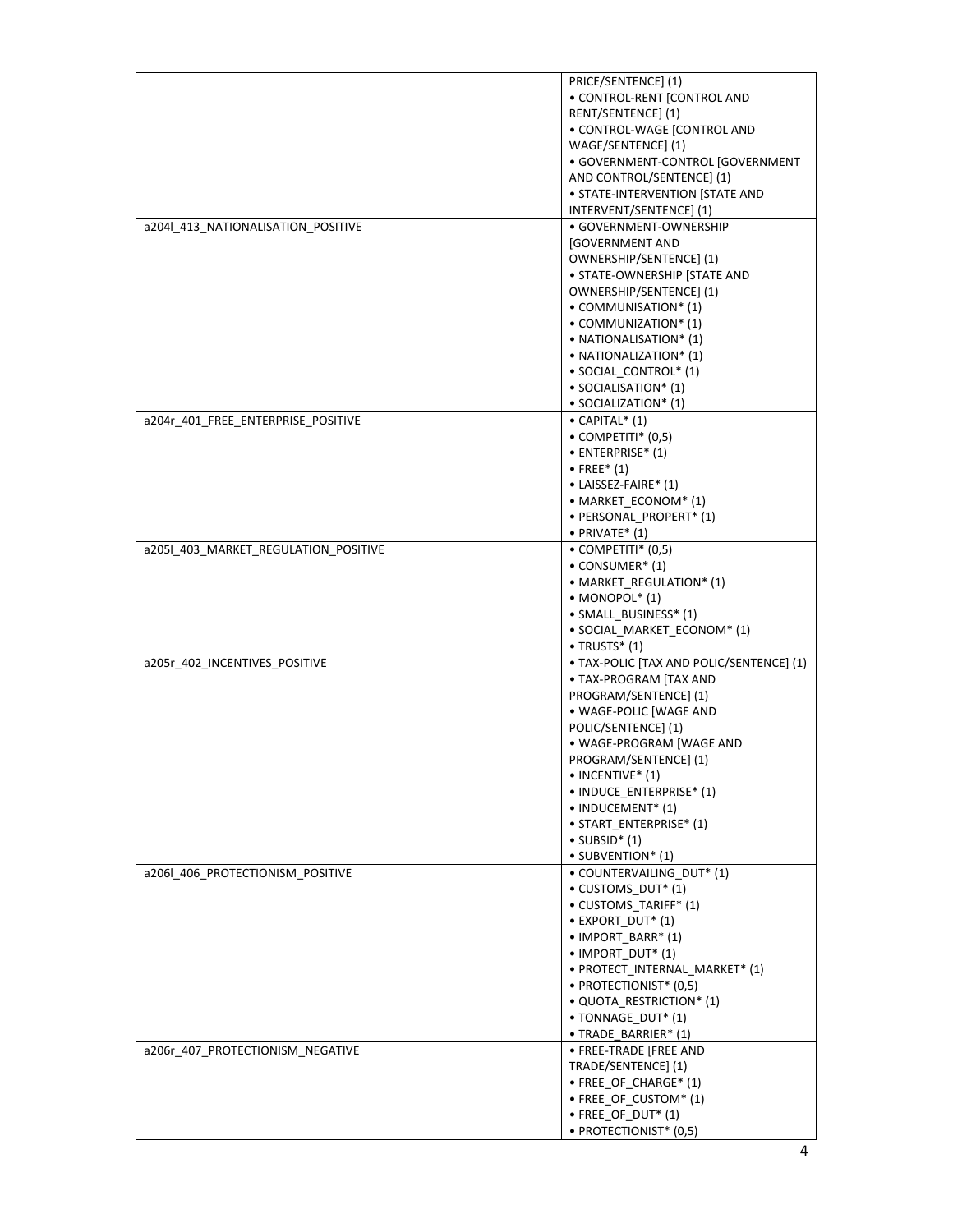| a207l_409_KEYNESIAN_DEMAND_MANAGEMENT_POSITIVE | • DEMAND-ORIENT* (1)                   |
|------------------------------------------------|----------------------------------------|
|                                                | · PRIVATE DEMAND* (1)                  |
|                                                | • PUBLIC_DEMAND* (1)                   |
|                                                | • REDUCTION OF DEPRESSION* (1)         |
|                                                | • REDUCTION_OF_RECESSION* (1)          |
|                                                | · SOCIAL EXPENDITURE* (1)              |
| a207r_414_ECONOMIC_ORTHODOXY_POSITIVE          | $\bullet$ BANKING* (1)                 |
|                                                | $\bullet$ CURRENC* (1)                 |
|                                                | • ECONOMIC_ORTHODOX* (1)               |
|                                                | • ECONOMIES OF SCALE* (1)              |
|                                                |                                        |
|                                                | • ECONOMY OF SCALE* (1)                |
|                                                | • REDUCTION_OF_BUDGET* (1)             |
|                                                | • RETRENCHMENT* (1)                    |
|                                                | $\bullet$ SAVINGS* (1)                 |
|                                                | • STOCK_EXCHANGE* (1)                  |
|                                                | • STOCK_MARKET* (1)                    |
|                                                | • STOCK-EXCHANGE* (1)                  |
|                                                | $\bullet$ THRIFT* (1)                  |
| a208l 416 ANTI-GROWTH ECONOMY POSITIVE         | • ANTI-GROWTH* (1)                     |
|                                                | $\bullet$ ECOLOG* (1)                  |
|                                                | • GREEN_POLIT* (1)                     |
|                                                | • STEADY STATE ECONOM* (1)             |
|                                                | · SUSTAINABLE* (1)                     |
| a208l 501 ENVIRONMENTAL PROTECTION POSITIVE    | · ANIMAL_WEALTH_AND_WELFARE* (1)       |
|                                                | • ANIMAL_WELFARE* (1)                  |
|                                                | • COUNTRYSIDE* (1)                     |
|                                                | $\bullet$ EARTH* (1)                   |
|                                                | $\bullet$ ENVIRONMENT <sup>*</sup> (1) |
|                                                | $\bullet$ FOREST* (1)                  |
|                                                | $\bullet$ FREE OF* (1)                 |
|                                                | • NATIONAL PARK* (1)                   |
|                                                |                                        |
|                                                | • NATURAL_RESOURCE* (1)                |
|                                                | • RENEWABLE_RESOURCE* (1)              |
|                                                | $\bullet$ SOIL_BANK* $(1)$             |
|                                                | • WELFARE_OF_ANIMAL* (1)               |
|                                                | • WELFARE OF CHICKEN* (1)              |
|                                                | • WELFARE_OF_LIVE* (1)                 |
|                                                | • WELFARE OF PIG* (1)                  |
|                                                | • WELFARE_OF_THE_TRIAL_ANIMAL* (1)     |
| a208r_410_PRODUCTIVITY_POSITIVE                | • ECONOM-GROWTH [ECONOM AND            |
|                                                | GROWTH/SENTENCE] (1)                   |
|                                                | · GREAT-PRODUCTION [GREAT AND          |
|                                                | PRODUCTION/SENTENCE] (1)               |
|                                                | • INCREAS-TRADE [INCREAS AND           |
|                                                | TRADE/SENTENCE] (1)                    |
|                                                | · PARADIGM_OF_GROWTH* (1)              |
|                                                | $\bullet$ PRODUCTIV* (1)               |
| a209l_503_SOCIAL_JUSTICE_POSITIVE              | • CLASS_BARRIER* (1)                   |
|                                                | $\bullet$ EQUALITY* (1)                |
|                                                | $\bullet$ FAIR (1)                     |
|                                                | · INQUALITY* (1)                       |
|                                                | $\bullet$ RACIAL* (1)                  |
|                                                | $\bullet$ RACISM* (1)                  |
|                                                | · REMOVAL OF CLASS* (1)                |
|                                                | $\bullet$ SEXISM* (1)                  |
|                                                | • SOCIAL_JUSTICE* (0,5)                |
|                                                | • UNDERCLASS* (1)                      |
|                                                | · UNDERPRIVILEGED* (0,5)               |
|                                                | $\bullet$ UNFAIR* (1)                  |
|                                                | • HEALTH SERVICE* (1)                  |
| a209l 504 WELFARE STATE EXPANSION POSITIVE     | $\bullet$ SOCIAL* $(0,5)$              |
|                                                |                                        |
|                                                | $\bullet$ UNSOCIAL* (1)                |
|                                                | $\bullet$ WELFARE* (0,5)               |
| a209r_505_WELFARE_STATE_LIMITATION_POSITIVE    | $\bullet$ SOCIAL* (0,5)                |
|                                                | $\bullet$ WELFARE* (0,5)               |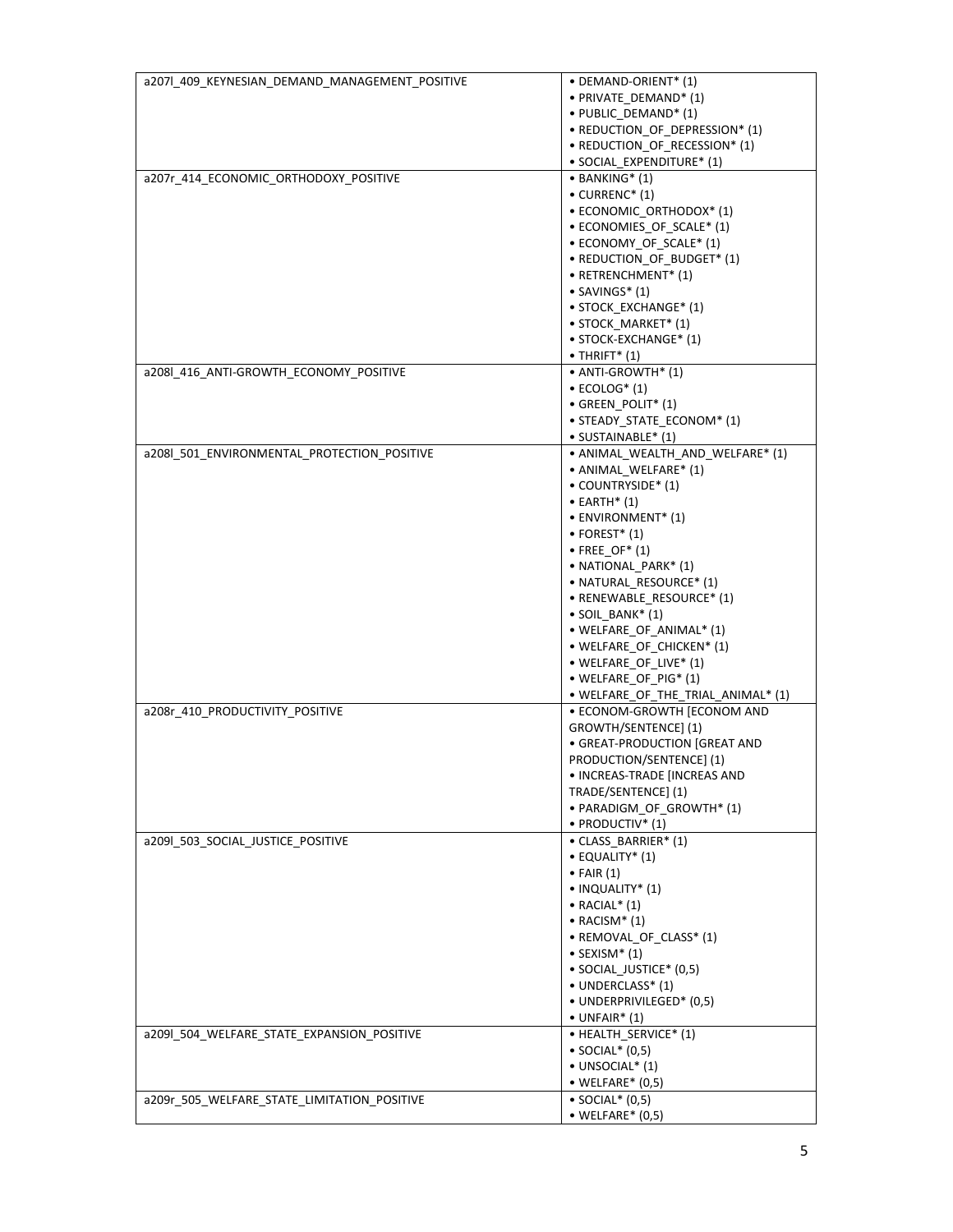| a210l_604_TRADITIONAL_MORALITY_NEGATIVE                 | $\bullet$ ABORTION* (1)          |
|---------------------------------------------------------|----------------------------------|
|                                                         | $\bullet$ DIVORCE* (1)           |
|                                                         | • MORAL* (0,5)                   |
|                                                         | $\bullet$ TRADITION* (0,5)       |
| a210r_603_TRADITIONAL_MORALITY_POSITIVE                 | • CENSORSHIP* (1)                |
|                                                         | $\bullet$ FAMILY* (1)            |
|                                                         | $\bullet$ IMMORAL $^*$ (1)       |
|                                                         | $\bullet$ INIQUITY* (1)          |
|                                                         | • MARRIAGE* (1)                  |
|                                                         | $\bullet$ MORAL $*$ (0,5)        |
|                                                         |                                  |
|                                                         | · PROHIBITION* (1)               |
|                                                         | $\bullet$ RELIG <sup>*</sup> (1) |
|                                                         | • TRADITION* (0,5)               |
| a211l_607_MULTICULTURALISM_POSITIVE                     | • COMMUNALISM* (1)               |
|                                                         | • CULTURAL* (1)                  |
|                                                         | · CULTURE_EVENT* (1)             |
|                                                         | · CULTURE_EXECUTIVE* (1)         |
|                                                         | • CULTURE_PROGRAM* (1)           |
|                                                         | • LINGUISTIC* (1)                |
|                                                         | · MULTICULTURAL* (0,5)           |
|                                                         | · PILLARISATION* (1)             |
|                                                         | $\bullet$ RELIGIOUS* (1)         |
|                                                         | • ROLE_OF_CULTURE* (1)           |
| a211r_608_MULTICULTURALISM_NEGATIVE                     | · CULTUR-INTEGRATION [CULTUR AND |
|                                                         | INTEGRATION/SENTENCE] (1)        |
|                                                         | · MULTICULTURAL* (0,5)           |
| a212l_701_LABOUR_GROUPS_POSITIVE                        | • BLUE-COLLAR* (1)               |
|                                                         | • EMPLOYEE* (1)                  |
|                                                         | • JOBHOLDER* (1)                 |
|                                                         |                                  |
|                                                         | $\bullet$ LABOUR* (0,5)          |
|                                                         | • PROLETAR* (1)                  |
|                                                         | · TRADE_UNION* (0,5)             |
|                                                         | $\bullet$ WORKER* (1)            |
|                                                         | $\bullet$ WORKMAN* (1)           |
|                                                         | $\bullet$ WORKMEN* (1)           |
| a212r_702_LABOUR_GROUPS_NEGATIVE                        | $\bullet$ LABOUR* (0,5)          |
|                                                         | $\bullet$ TRADE_UNION* (0,5)     |
| a213l_705_UNDERPRIVILEGED_MINORITY_GROUPS_POSITIVE      | $\bullet$ GAY_MAN* $(1)$         |
|                                                         | $\bullet$ GAY_MEN* $(1)$         |
|                                                         | • GAY_WOMAN* (1)                 |
|                                                         | · GAY_WOMEN* (1)                 |
|                                                         | • HANDICAPPED* (1)               |
|                                                         | • HOMOSEXUAL* (1)                |
|                                                         | $\bullet$ IMMIGR* (1)            |
|                                                         | $\bullet$ LESBIAN* (1)           |
|                                                         | $\bullet$ MIGRANT* (1)           |
|                                                         | · MINORITY GROUP* (1)            |
|                                                         | · SOCIAL_GROUP* (1)              |
|                                                         | · UNDERPRIVILEGED* (0,5)         |
| a213r_704_MIDDLE_CLASS_AND_PROFESSIONAL_GROUPS_POSITIVE | $\bullet$ LAWYER* (1)            |
|                                                         | • MIDDLE CLASS* (1)              |
|                                                         | · PHYSICIAN* (1)                 |
|                                                         |                                  |
|                                                         | · PROFESSION* (1)                |
| <b>EXAMPLES FOR EXCLUSIONS</b>                          | • ENERGY SAVINGS* (1)            |
|                                                         | $\bullet$ FAMILY_OF* (1)         |
|                                                         | $\bullet$ FREEZ* (1)             |
|                                                         | · SCHENGEN_ENVIRONMENT* (1)      |
|                                                         | · TRADITIONAL_OWN_RESOURCE* (1)  |

*Note:* Weightings in brackets.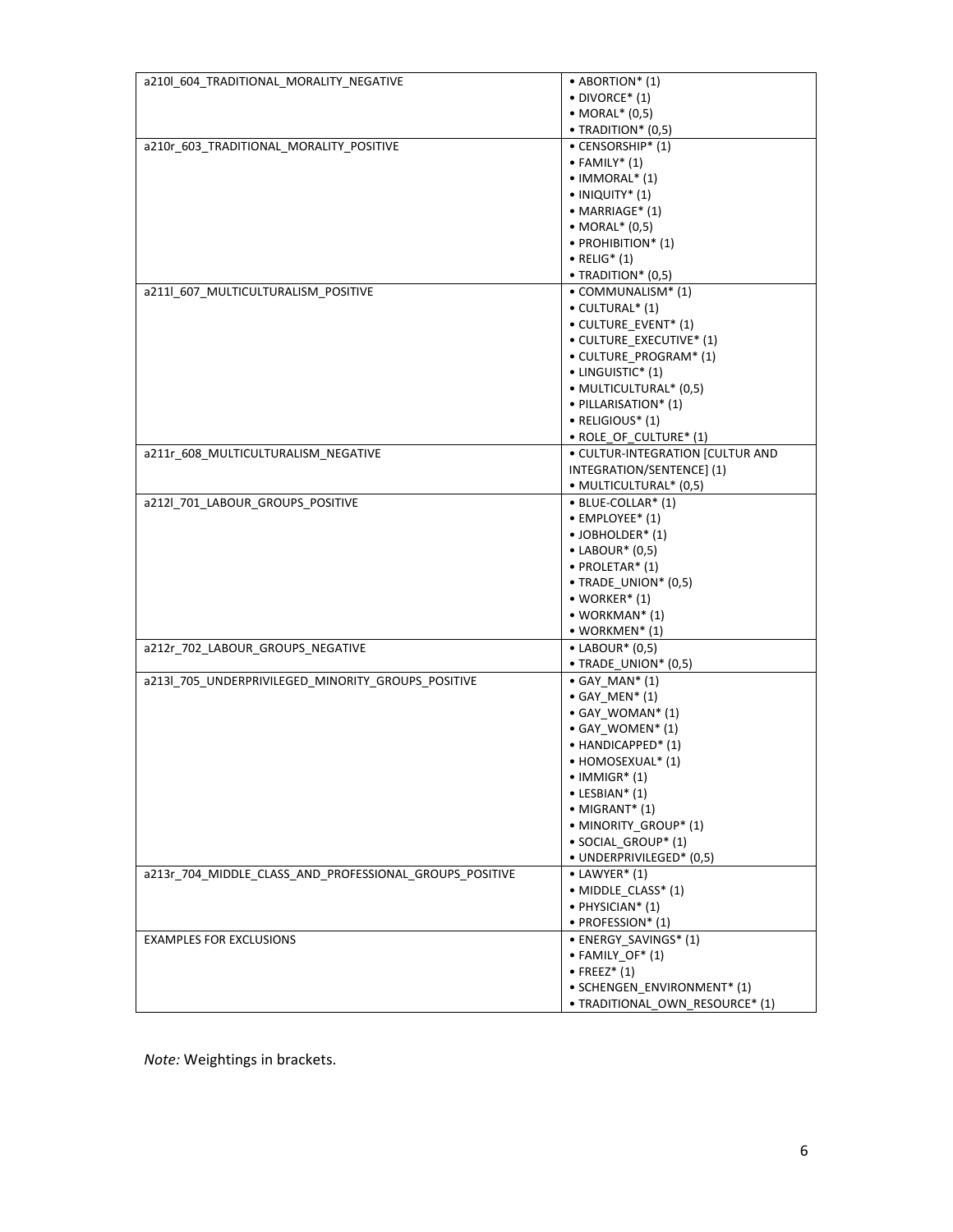**Figure A1.** Kernel density of positional estimates for national/supranational



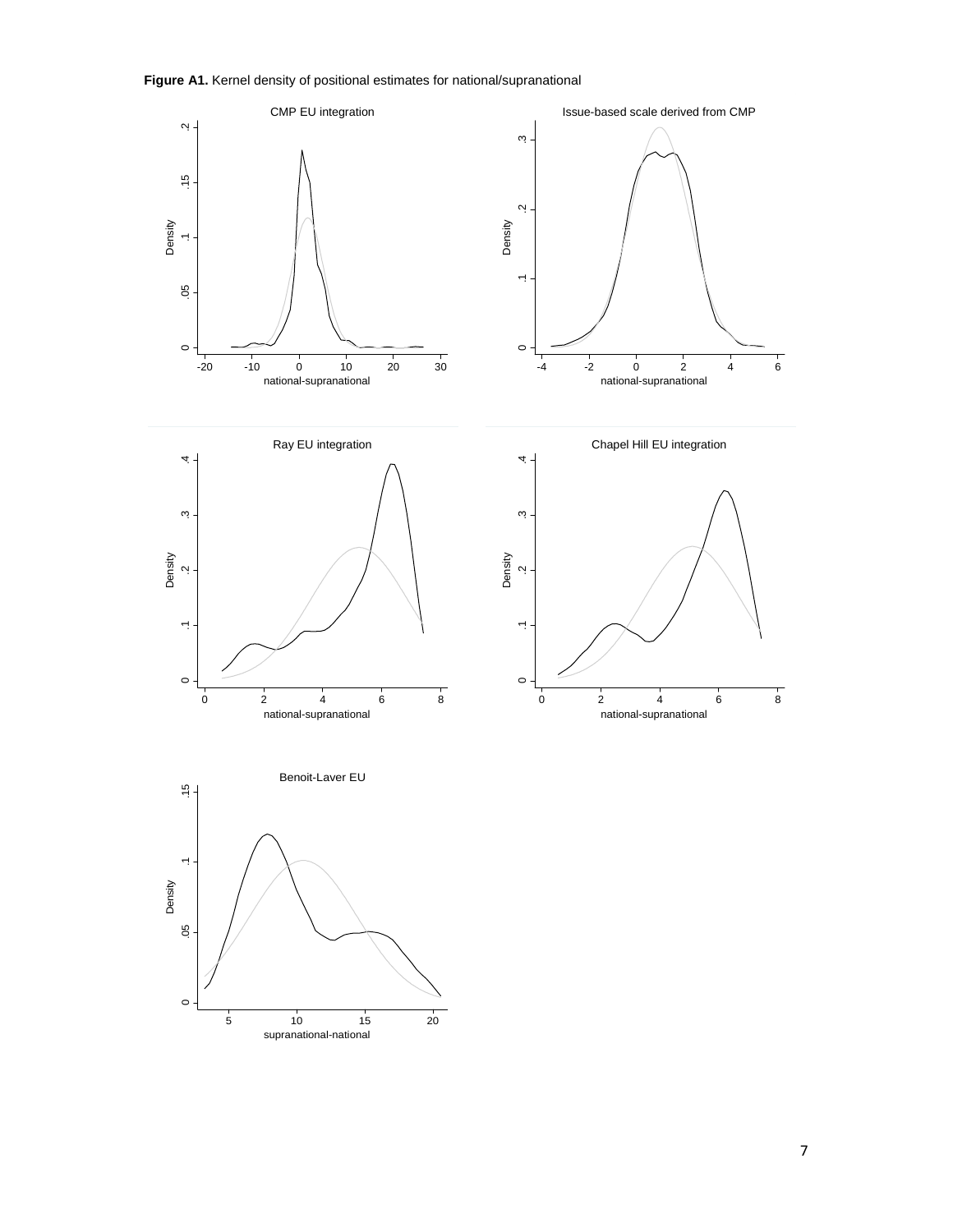**Figure A2.** Kernel density of positional estimates for left/right